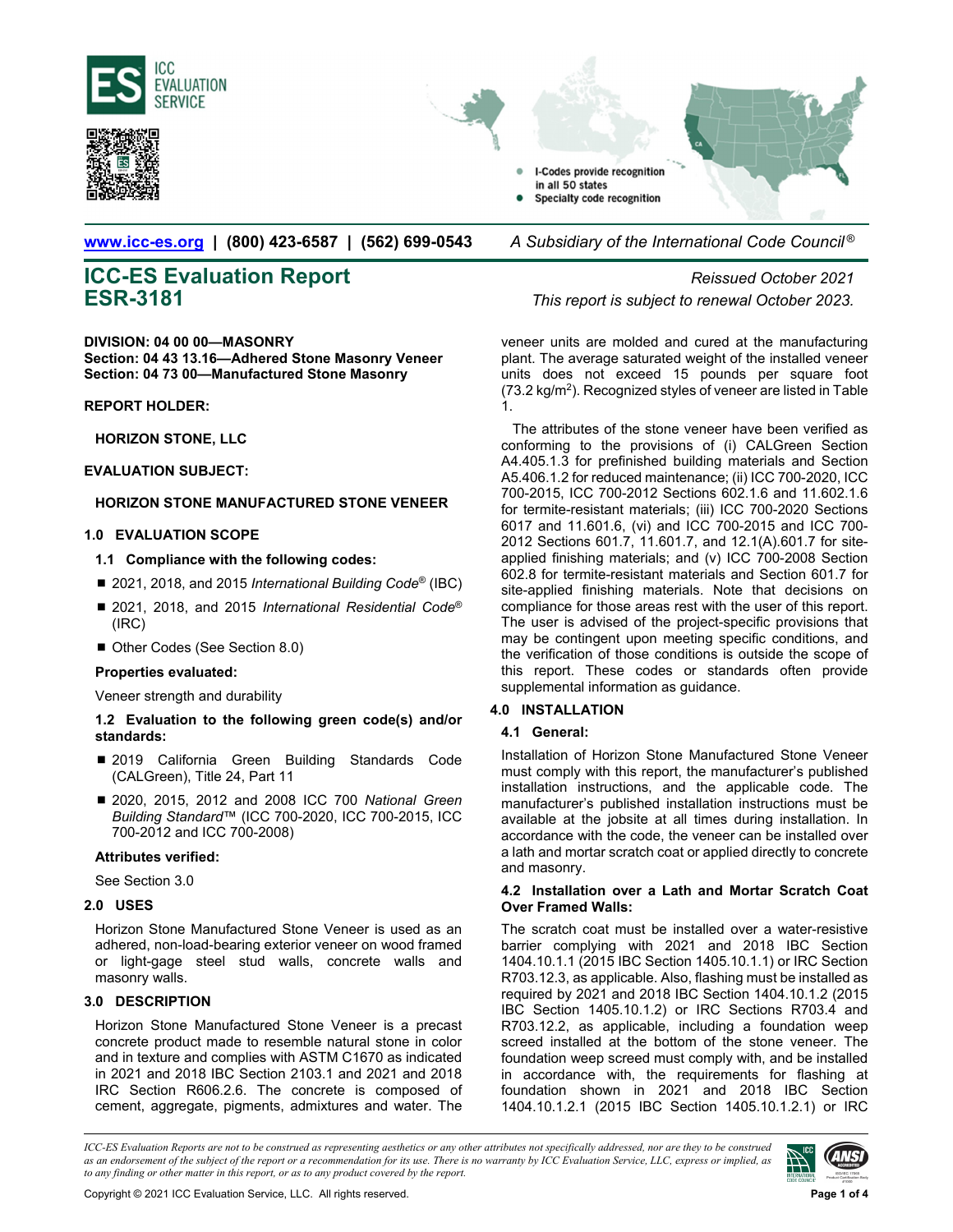Section R703.12.2, as applicable. The veneer must be installed with the clearances required by 2021 and 2018 IBC Section 1404.10.1.3 (2015 IBC Section 1405.10.1.3) or IRC Section R703.12.1, as applicable.

Lathing must comply with IBC Section 2510 [referenced from 2021 and 2018 IBC Section 1404.10.1.4.1 (2015 IBC Section 1405.10.1.4.1) or IRC Section R703.7.1 (referenced from IRC Section R703.12)]. The scratch coat must be applied in accordance with 2021 and 2018 IBC Section 1404.10.1.4.2 (2015 IBC Section 1405.10.1.4.2) and the veneer units must be adhered to the scratch coat in accordance with 2021 and 2018 IBC Section 1404.10.1.4.3 (2015 IBC Section 1405.10.1.4.3). The mortar used to adhere the veneer units to the scratch coat must comply with IBC Section 2103.2.4.

### **4.3 Installation over Concrete and Masonry:**

Installation over concrete and masonry must comply with 2021 and 2018 IBC Section 1404.10.1.5 (2015 IBC Section 1405.10.1.5). When adhering the veneer units directly to the concrete or masonry, the supporting surfaces must be prepared in accordance with IBC Section 2510.7, and the veneer units must be adhered to the supporting surface as described in Section 4.2. When adhering the veneer units to a lath and mortar scratch coat, the lathing and scratch coat preparation must comply with Section 4.2.

### **5.0 CONDITIONS OF USE**

The Horizon Stone Manufactured Stone Veneer described in this report complies with, or is a suitable alternative to what is specified in, those codes listed in Section 1.0 of this report, subject to the following conditions:

- **5.1** Installation must comply with this report, the manufacturer's published installation instructions, and the applicable code. In the event of a conflict amongst these documents, the most severe requirements govern.
- **5.2** Expansion or control joints, used to limit the effect of differential movement of supports on the veneer system, are to be specified by the architect, designer or veneer manufacturer, in that order. Consideration must also be given to movement caused by temperature change, shrinkage, creep and deflection.
- **5.3** In jurisdictions adopting the IBC, the supporting wall must be designed to support the installed weight of the veneer system, including stone veneer, setting bed and scratch coat, as applicable. At wall openings, the supporting members must be designed to limit

deflection to  $\frac{1}{600}$  of the span of the supporting members.

- **5.4** In jurisdictions adopting the IRC, where the seismic provisions of IRC Section R301.2.2 apply, the average weight of the wall supporting the precast stone veneer, including the weight of the veneer system, must be determined. When this weight exceeds the applicable limits of 2021 and 2018 IRC Section R301.2.2.2 (2015 IRC Section R301.2.2.2.1), an engineered design of the wall construction must be performed in accordance with IRC Section R301.1.3.
- **5.5** Horizon Stone Manufactured Stone Veneer is manufactured under a quality control program with inspections by ICC-ES.

### **6.0 EVIDENCE SUBMITTED**

Data in accordance with the ICC-ES Acceptance Criteria for Precast Stone Veneer (AC51), dated June 2018 (Editorially revised January 2021).

### **7.0 IDENTIFICATION**

- **7.1** Packaged precast stone veneer units are identified with the manufacturer's name (Horizon Stone, LLC), the style name, the manufacturing date and location, and the evaluation report number (ESR-3181).
- **7.2** The report holder's contact information is the following:

**HORIZON STONE, LLC 2515 EAST 43RD STREET, SUITE A CHATTANOOGA, TENNESSEE 37407 (423) 629-0801 www.horizon-stone.net blarge@horizon-stone.net** 

### **8.0 OTHER CODES**

### **8.1 Evaluation Scope:**

In addition to the codes referenced in Section 1.0, the products described in this report were evaluated for compliance with the following codes:

- 2012 and 2009 *International Building Code<sup>®</sup>* (IBC)
- 2012 and 2009 *International Residential Code<sup>®</sup>* (IRC)

The Horizon Stone Manufactured Stone Veneer addressed in Sections 2.0 through 7.0 of this report comply with, or are suitable alternatives to what is specified in, the codes listed above, and must be installed in accordance with the 2021, 2018 and 2015 IBC and IRC, as described in Section 4.0.

### **TABLE 1—RECOGNIZED STYLES**

| <b>PRODUCT</b>                             | <b>STYLES</b>                                                                |
|--------------------------------------------|------------------------------------------------------------------------------|
| Horizon Stone<br>Manufactured Stone Veneer | 19th Century, Castlestone, Craftsman Cottage Stone, Fieldstone, Handcrafted, |
|                                            | Ledgestone, Olde World, Rockface Series                                      |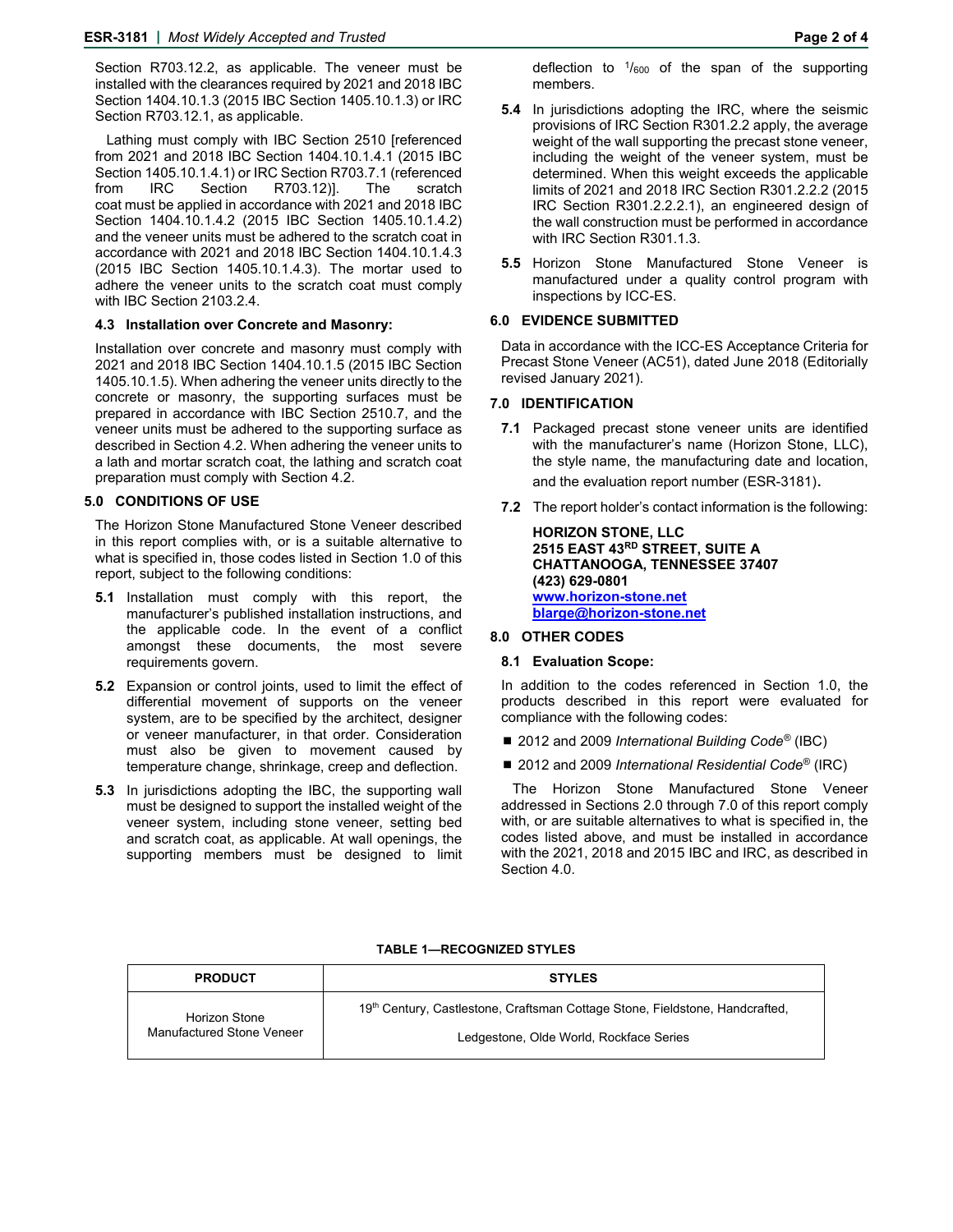

# **ICC-ES Evaluation Report ESR-3181 CBC and CRC Supplement**

*Reissued October 2021 This report is subject to renewal October 2023.* 

**www.icc-es.org | (800) 423-6587 | (562) 699-0543** *A Subsidiary of the International Code Council ®*

**DIVISION: 04 00 00—MASONRY Section: 04 43 13.16—Adhered Stone Masonry Veneer Section: 04 73 00—Manufactured Stone Masonry** 

**REPORT HOLDER:** 

**HORIZON STONE, LLC** 

**EVALUATION SUBJECT:** 

### **HORIZON STONE MANUFACTURED STONE VENEER**

### **1.0 REPORT PURPOSE AND SCOPE**

### **Purpose:**

The purpose of this evaluation report supplement is to indicate that Horizon Stone Manufactured Stone Veneer, described in ICC-ES evaluation report ESR-3181, has also been evaluated for compliance with the code*(s)* noted below.

### **Applicable code editions:**

### ■ 2016 *California Building Code<sup>®</sup> (CBC)*

For evaluation of applicable chapters adopted by the California Office of Statewide Health Planning and Development (OSHPD) and Division of State Architect (DSA), see Sections 2.1.1 and 2.1.2 below.

■ 2016 California Residential Code<sup>®</sup> (CRC)

### **2.0 CONCLUSIONS**

### **2.1 CBC:**

The Horizon Stone Manufactured Stone Veneer, described in Sections 2.0 through 7.0 of the evaluation report ESR-3181, complies with CBC Sections 1404.4 and 2101.2.1, provided the design and installation are in accordance with the 2015 *International Building Code*® (IBC) provisions noted in the evaluation report and the additional requirements of CBC Chapter 14, as applicable.

### **2.1.1 OSHPD:**

The applicable OSHPD Sections and Chapters of the CBC are beyond the scope of this supplement.

### **2.1.2 DSA:**

The applicable DSA Sections and Chapters of the CBC are beyond the scope of this supplement.

### **2.2 CRC:**

The Horizon Stone Manufactured Stone Veneer, described in Sections 2.0 through 7.0 of the evaluation report ESR-3181, complies with CRC Section R703, provided the design and installation are in accordance with the 2015 *International Residential Code*® (IRC) provisions noted in the evaluation report.

This supplement expires concurrently with the evaluation report, reissued October 2021.